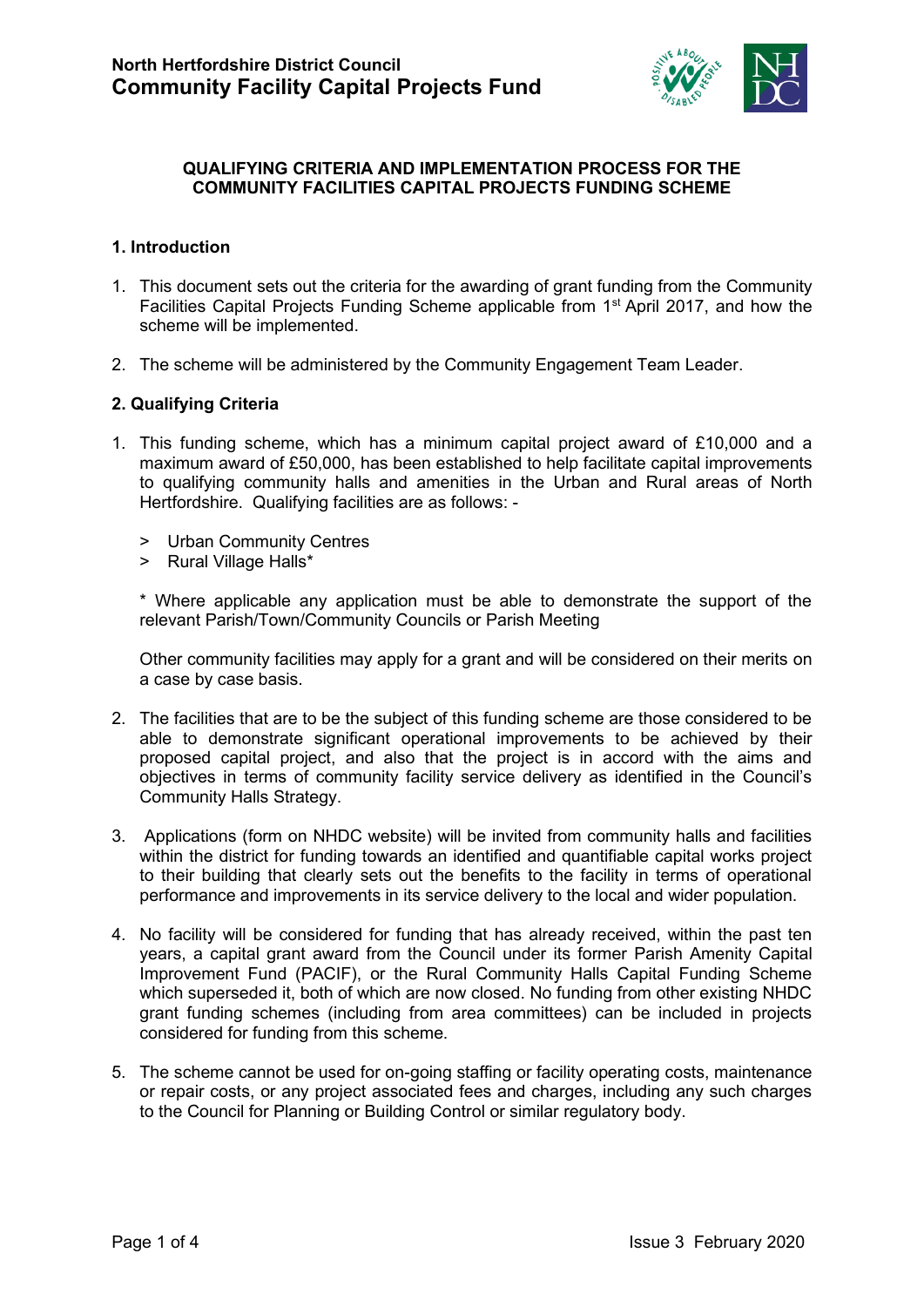# **North Hertfordshire District Council Community Facility Capital Projects Fund**



- 6. Only one funding award can be made to a facility in the lifetime of this scheme. In assessing the possible award for funding, the Council will also take into account the financial position of the facility, the degree of reserves held in bank accounts of its managing organisation be that a Management Committee, Parish Council / Meeting or a Charitable Trust, and thus the extent to which it is able to contribute towards the cost of the works being proposed. Typically, the Council would only contribute to a maximum of 90% of the costs involved from this fund; however, this may be exceeded under certain circumstances at the Council's discretion. Any scheme proposed to alter the operational circumstances of the facility that will result in any increased revenue implications e.g. the building is made larger, or will be open for longer, must demonstrate how those increased obligations will be met, via a financial projection analysis.
- 7. Funding will be awarded only where the facility can demonstrate that it is well used and supported, and importantly, that the works will enable additional services to be offered; thus its operation is likely to be sustained for many years following the completion of works to be undertaken. Where a building is leased as part of its application, a facility must also be able to demonstrate that it has a lease agreement in place with an unexpired term of no less than ten years.
- 8 An analysis of the level of use (individual and group attendances) and range of activities that take place at the facility is to be provided by the facilities managing body; in principle the greater the use, the more likely that funding will be awarded. There may also be a requirement for a Business Plan to support the application, especially for requests for funding approaching or at the upper financial limit stated above.
- 9. Funding will only be awarded for projects that meet at least one of the Council's Priorities (Appendix A) and can be seen to provide additional social, economic or environmental benefit.
- 10. As part of the funding assessment process three fully costed estimates, from contractors independent from the facility, must be obtained by the facility for the proposed works, and provided to the Council with a project plan which must include clear delivery milestones and timescales for action. This information will be evaluated for reasonableness and likelihood of achievement by the authority's Property Services Department. A project cash flow forecast must be provided with the Project Plan to allow any awarded funds to be released appropriately. Any scheme which proposed an extension outside of the existing footprint of the facility will need to provide evidence that the land on which such an extension would take place is either within the ownership of the applying body, or if leasehold, then the ownership of the leaseholder, with all relevant permissions in place.
- 11 Grants awarded under the scheme will only be allocated when all funding for the project has been formally secured and works must be completed within twelve months from the date they were awarded. If not completed within this timescale the Council may recall the funding allocated.
- 12 Financial assistance will not be given retrospectively for works already started.
- 13 Financial assistance will not be released until receipt of all relevant documentation and approval has been given for works to start. (Facilities will be given further advice on what to submit).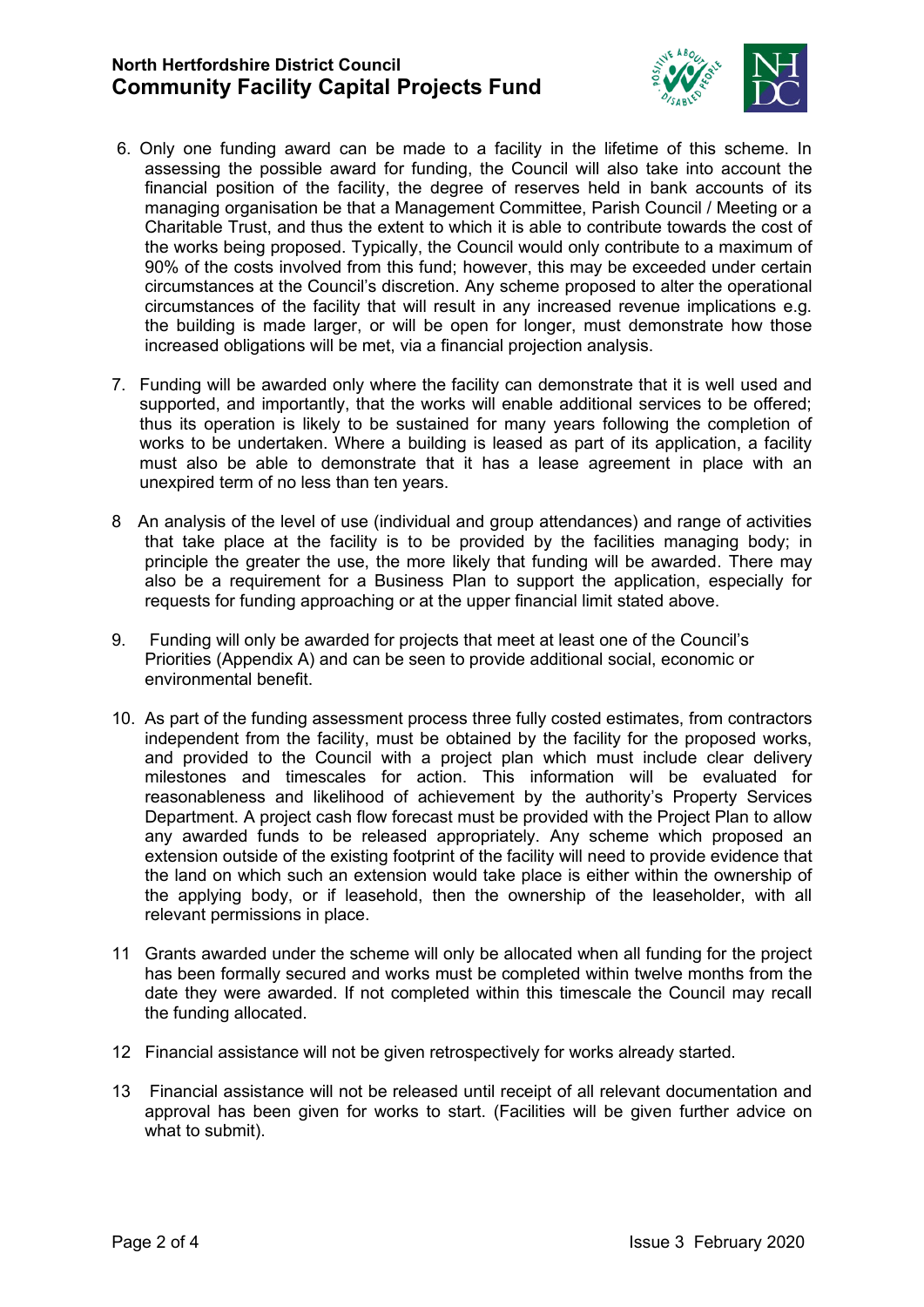# **North Hertfordshire District Council Community Facility Capital Projects Fund**



14 Allowances should be clearly shown in costings for possible increases in overall project costs (contingency) and/or variations which may be caused by inflation due to

any lag between funding being approved and the start date of the project, when it would be expected that final pricing has been agreed with the contractor(s). In the event that on conclusion of the project and making due allowance for any uplifts to cover contingency and inflation factors, there is a funding surplus, i.e. funding awarded exceeds final project costs, an appropriate adjustment will be made to the extent of the contribution made by the Council.

- 15 If an application to another funding provider towards project costs still awaits a decision at the time of application, the expected date for that decision should be made known to the Council as part of the assessment and award process. If other funders have confirmed their contributions to the project, documentary evidence must be provided. Any approved funding will not be allocated by the Council until any additional project funding sought has been secured in writing by the facility concerned
- 16 Where a funding award is made, the scope or delivery of the project must not be changed without written permission from the Council. If there is a proposal to change any aspect of the project, at any time, the facility must advise the Council's lead officer for the scheme immediately. If changes are made without Council authorisation this may result in the Council's funding being withdrawn.
- 17 Written landlord's consent for the proposed modification(s) to the building concerned must be provided to the Council before any grant funding can be released.

### **3. Implementation Process**

- 1. The scheme operates on a rolling basis and will be open to for applications whilst funding remains available. It should be noted however that the scheme will only be in operation for four years from the 1<sup>st</sup> April 2016. The Council retains the right to amend terms or to close the scheme prior to this date should circumstances demand.
- 2. Where from receipt of an application a project is considered as being suitable for funding support consistent with the aims and objectives of the Community Halls Strategy, organisations will be contacted by the Council to explore possibilities for funding being awarded. There may be a need for a condition assessment of the building in respect of the proposed works: this will form part of the assessment process.
- 3. The assessment will include a review of the facility's current financial situation from its published accounts to determine what if any contribution the facility can be expected to make towards the likely cost of works to be undertaken.
- 4. Each potential funding award will be considered on its merits against the criteria by a team of Council officers, who will make their recommendations to a panel of Councillors. The panel will, in turn, make comments on those recommendations for consideration by the Strategic Director of Finance, Policy and Governance (or deputy) in consultation with the Executive Member for Community Engagement and Rural Affairs. This process will be ongoing throughout the term of the scheme in order that approved funding can be allocated as appropriate on a rolling rather than an annual basis; it is anticipated that the overall application, assessment and decision process should be completed within 12 weeks, but officers will keep applicants informed of progress throughout the process.